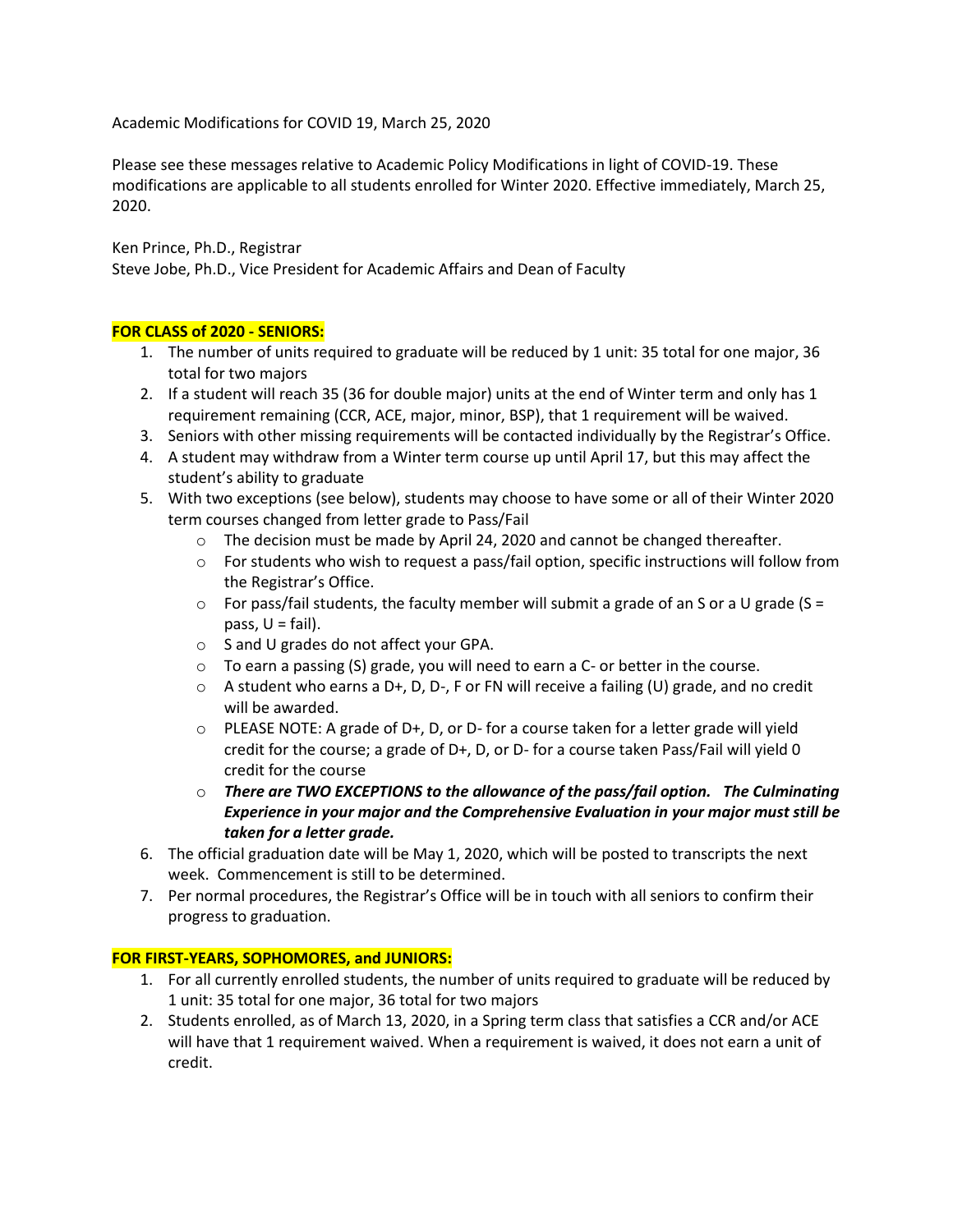- 3. Students enrolled, as of March 13, 2020, in a Spring term class that satisfies a major or minor requirement, and they declare that major or minor by May 1, 2020, will have that 1 requirement waived. When a requirement is waived, it does not earn a unit of credit.
- 4. A student may withdraw from a Winter term course up until April 17, 2020, but that may affect the student's progress towards graduation.
- 5. With two exceptions (see below), students may choose to have some or all of their Winter 2020 term courses changed from letter grade to Pass/Fail
	- $\circ$  The decision must be made by April 24, 2020 and cannot be changed thereafter.
	- $\circ$  For students who wish to request a pass/fail option, specific instructions will follow from the Registrar's Office.
	- $\circ$  For pass/fail students, the faculty member will submit a grade of an S or a U grade (S = pass,  $U = \text{fail}$ .
	- o S and U grades do not affect your GPA.
	- $\circ$  To earn a passing (S) grade, you will need to earn a C- or better in the course.
	- $\circ$  A student who earns a D+, D, D-, F or FN will receive a failing (U) grade, and no credit will be awarded.
	- $\circ$  PLEASE NOTE: A grade of D+, D, or D- for a course taken for a letter grade will yield credit for the course; a grade of D+, D, or D- for a course taken Pass/Fail will yield 0 credit for the course
	- o *There are TWO EXCEPTIONS to the allowance of the pass/fail option. The Culminating Experience in your major and the Comprehensive Evaluation in your major must still be taken for a letter grade.*
- 6. The College will regard all students to be in "good academic status" at the end of Winter term 2020.
	- o Students who would have earned Academic Probation or Dismissal based on their Winter 2020 term grades will be required to meet with academic coaches during Fall term 2020.
	- o Academic status at the completion of Fall term 2020 will be based on all letter grades earned to that point, including those earned during Winter 2020 term.
- 7. Students enrolled in a Spring term course that was a prerequisite for a Fall 2020 course should consult their department chair to determine how to proceed.
- 8. The College understands that the cancelling of spring term may have an impact, not addressed above, on a student's educational plans, and we will be working with academic departments and faculty advisors to address these concerns.